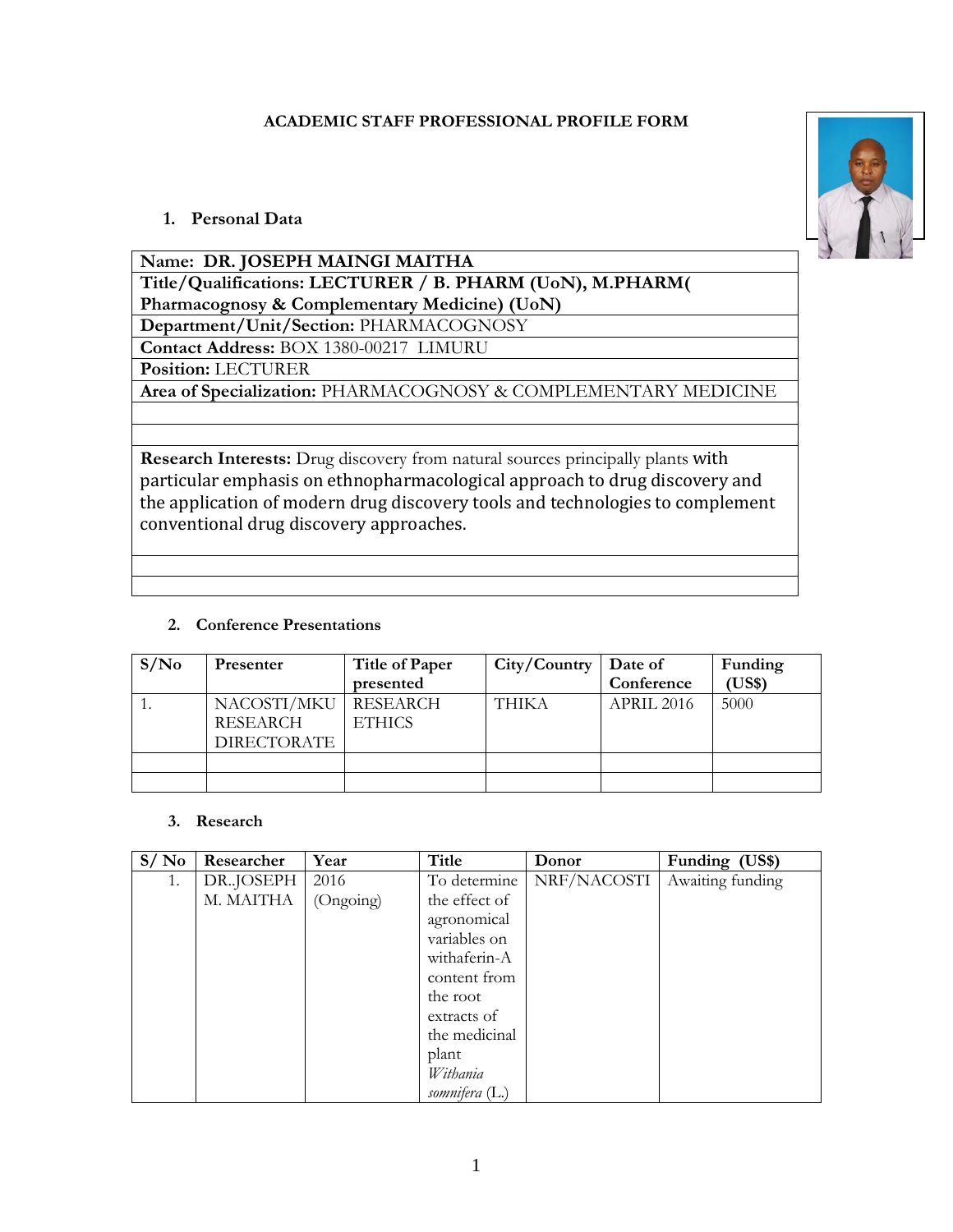|    |                        |                                                                                                                                                                                          | Dunal                    |      |
|----|------------------------|------------------------------------------------------------------------------------------------------------------------------------------------------------------------------------------|--------------------------|------|
| 2. | DR.JOSEPH<br>M. MAITHA | Determination<br>of withaferin-<br>A content of<br>the root, leaf<br>and stem<br>extracts of<br>Withania<br>somnifera (L.)<br>Dunal<br>collected from<br>different<br>places in<br>Kenya | University of<br>Nairobi | 6000 |
|    |                        |                                                                                                                                                                                          |                          |      |

# **4. Funded projects**

| S/No | Researcher             | Year      | Title                                                                                                                                                                                    | <b>Granting Body</b>  | Funding<br>(US\$) |
|------|------------------------|-----------|------------------------------------------------------------------------------------------------------------------------------------------------------------------------------------------|-----------------------|-------------------|
| 1.   | DR.JOSEPH<br>M. MAITHA | 2011-2014 | Determination<br>of withaferin-<br>A content of<br>the root, leaf<br>and stem<br>extracts of<br>Withania<br>somnifera (L.)<br>Dunal<br>collected from<br>different<br>places in<br>Kenya | University of Nairobi | 6000              |
|      |                        |           |                                                                                                                                                                                          |                       |                   |

#### **5. Publications**

| $S/N0$ . Author | Year | <b>Title</b> | Journal | <b>ISBN/ISSN</b><br>Reference<br>No. |
|-----------------|------|--------------|---------|--------------------------------------|
|                 |      |              |         |                                      |
|                 |      |              |         |                                      |
|                 |      |              |         |                                      |

# **6. Consultancy and community service**

| $S/No.$ Consultant (s) Consulting |                     | Year | Title                     | Payment |
|-----------------------------------|---------------------|------|---------------------------|---------|
|                                   | Person/Body/        |      | $\sim$ Consultancy (US\$) |         |
|                                   | <b>Organization</b> |      | <b>Service</b>            |         |
|                                   |                     |      |                           |         |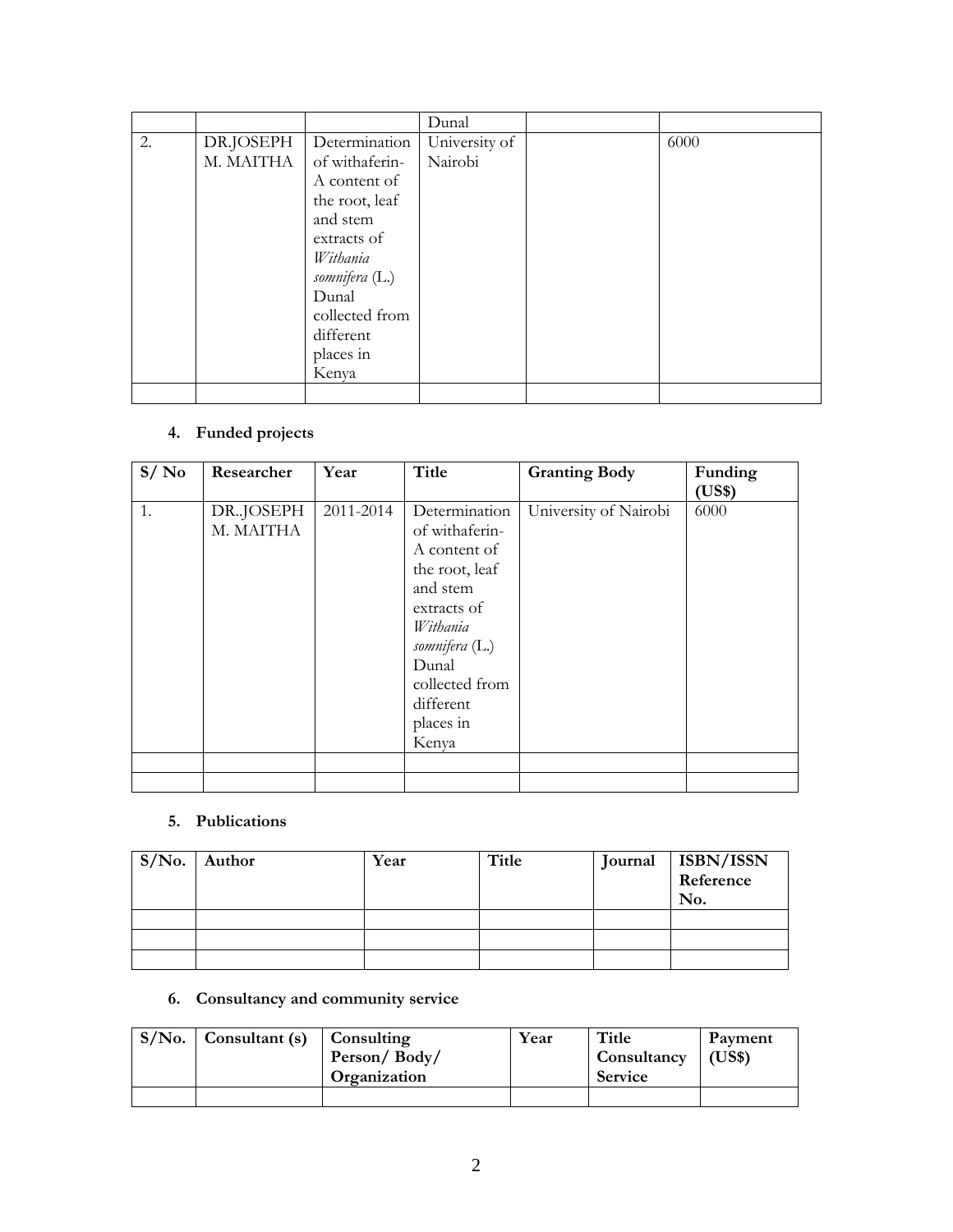#### **7. Affiliation to Professional Bodies**

| S/No | Name of professional body                        |
|------|--------------------------------------------------|
|      | PHARMACEUTICAL SOCIETY OF KENYA (PSK)            |
|      | PHARMACY AND POISONS BOARD OF KENYA -(PPB)-KENYA |
|      |                                                  |

## **8. National and International awards and Recognitions**

| S/N <sub>0</sub> | Name of award or        | <b>Awarding Organization/Body</b> | Year      |
|------------------|-------------------------|-----------------------------------|-----------|
|                  | Recognition             |                                   |           |
|                  | <b>FULL SCHOLARSHIP</b> | <b>CHINESE GOVERNMENT</b>         | 2015      |
|                  | AWARD FOR               | THROGH CHINA SCHOLARSHIP          |           |
|                  | DOCTORAL STUDIES        | <b>COUNCIL</b>                    |           |
|                  | IN CHINESE MATERIA      |                                   |           |
|                  | <b>MEDICA</b>           |                                   |           |
| 2.               | <b>SCHOLARSHIP FOR</b>  | UNIVERSITY OF NAIROBI             | 2011-2014 |
|                  | <b>MASTERS IN</b>       |                                   |           |
|                  | PHARMACOGNOSY           |                                   |           |
|                  | <b>AND</b>              |                                   |           |
|                  | <b>COMPLEMENTARY</b>    |                                   |           |
|                  | <b>MEDICINE</b>         |                                   |           |
|                  |                         |                                   |           |

#### **9. External Examination (if any)**

| $\mid S/No \mid$ Institution | Year |
|------------------------------|------|
|                              |      |
|                              |      |
|                              |      |

## **10. Supervision of postgraduate students (if any)**

| $S/No$ Name of student | Thesis title | Status of project (e.g. Fiest year etc) |
|------------------------|--------------|-----------------------------------------|
|                        |              |                                         |
|                        |              |                                         |
|                        |              |                                         |

## **11. Patents (if any)**

| S/No |  |
|------|--|
|      |  |
|      |  |
|      |  |

# **12.Administrative positions held to date Previous admistrative positions:**